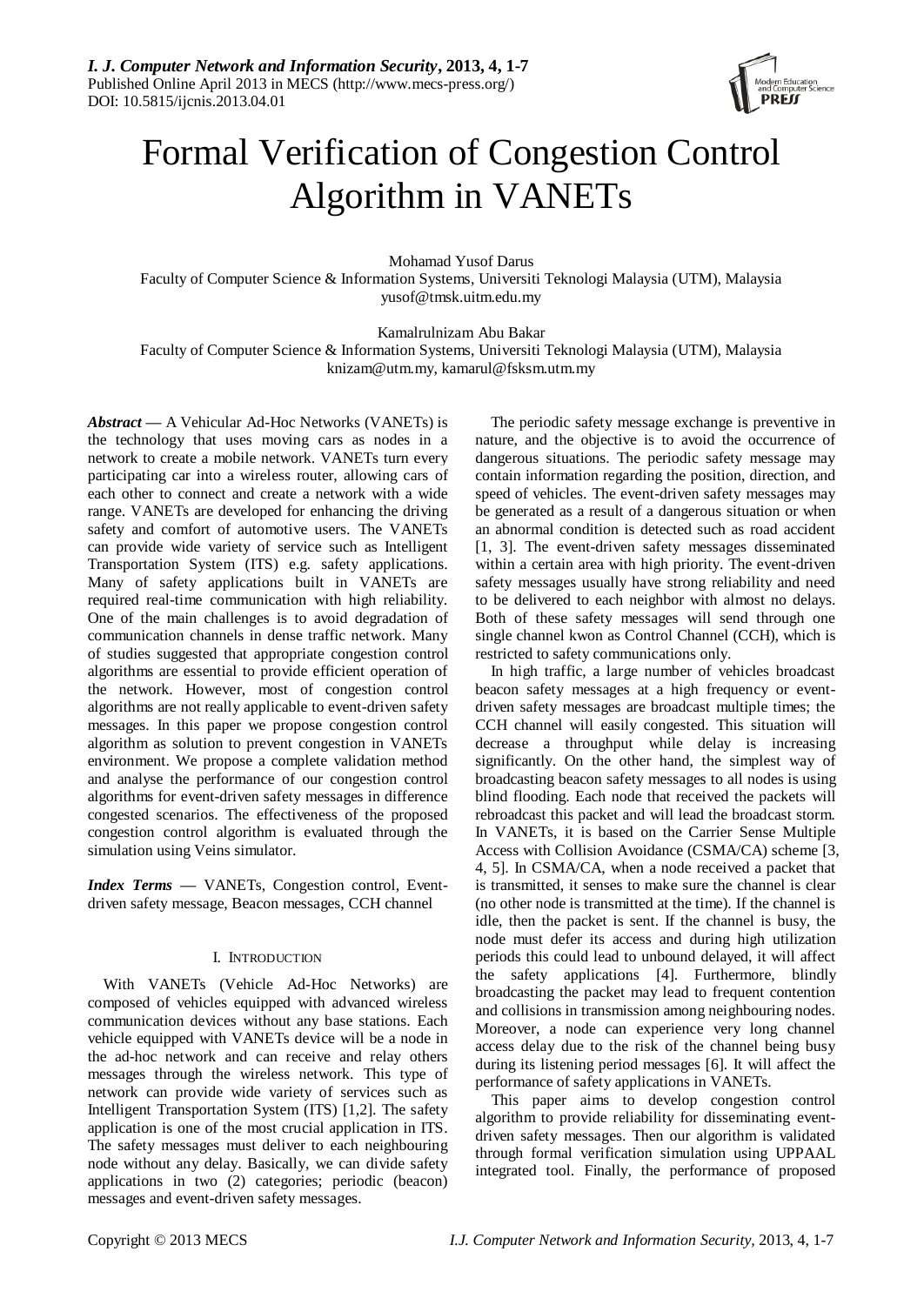congestion control algorithm evaluated through Veins simulator based on warning packet delay.

The rest part of the paper is organized as follows: In section II, we present related work concerning congestion control algorithms within VANETs. Section III, we discussed our congestion control algorithms. The verification and performance evaluations are presented in section IV. Finally, section V concludes the paper with outlooks on the future work.

### II. RELATED WORKS

There have been several works addressing the congestion problem in VANET. In research [7], they developed a congestion control approach based on the concept of dynamic priorities-based scheduling. They evaluated dynamic priority factor based on: node speed consideration, message utility consideration and message validity consideration. This approach required context exchange between neighbour nodes, which generates a communication overhead. On other hand, the congestion control algorithm for event-driven safety messages is proposed in [8]. This congestion control evaluated the performance of the Safety Electronic Brake Light with Forwarding (EEBL-F). Research in [8] set the predefined threshold in their congestion control algorithm based on channel usage level. Each device periodically senses the channel usage level, and detects the congestion whenever the measured channel usage level exceeds the predefined threshold. Measuring the channel usage level is too difficult to analyse under realistic environment due of the different traffic load. In a similar study in [9], they proposed congestion control algorithm for DSRC based on safety applications. However, they just assumed the CCH channel is successfully reserved for event-driven applications without testing the successfully rate for event-driven safety messages. In research [9], they set the channel occupancy time as threshold. If channel occupancy time measured at a node in CCH interval is longer than a given threshold, all beacon safety messages will be blocked immediately in the remainder of that CCH interval and the CCH interval followed to reduce channel load and reserve space for event-driven safety messages. Measuring the channel with the channel occupancy time is too difficult to analyse and needs the proper rate control design.

## III. THE PROPOSED CONGESTION CONTROL ALGORITHM

In this research, we proposed congestion control algorithm that can ensure high reliability and timely delivery of disseminating event-driven safety messages. Our propose congestion control algorithm can be divided into two main parts: event-driven detection and measurement-based detection. In Figure 1 shows the flowchart steps of the proposed congestion control algorithm. Details on Measurement-Based Detection and Event-Driven Detection that has been used in the flowchart will be explained later*.* 

#### *A. Measurement-Based Detection*

The measurement-based congestion detection will monitor CCH channel based on packets channel queue. The CCH channel is congested if the number of messages in the queue exceeded a defined threshold. Based on research in [1] is concluded that a queue with a length of five beacon messages is sufficient to be used for 802.11p beaconing. In our proposed congestion control algorithm, the congestion control will discard a beacon safety messages whenever the length of packet queue more than five beacon safety messages*.*

## *B. Event-Driven Detection*

The event-driven detection method monitors the eventdriven safety message and decides to start the congestion control algorithm whenever event-driven safety message is detected or generated. The congestion control will launch immediately the queue freezing method for all MAC transmission queues except for the event-driven safety message. In order to send event-driven safety message with the minimum delay, the lower priority messages such as beacon messages emission is freeze. Currently, the event-driven detection method has been used in the existing of congestion control algorithm [8].



Figure. 1. Flowchart steps of the proposed congestion control algorithm

## V. SIMULATION AND EXPERIMENT

## *A. Formal verification*

In order to verify our congestion control algorithm, we propose to specify it using the UPPAAL integrated tool. This tool was developed in collaboration between the Department of Information Technology at Uppsala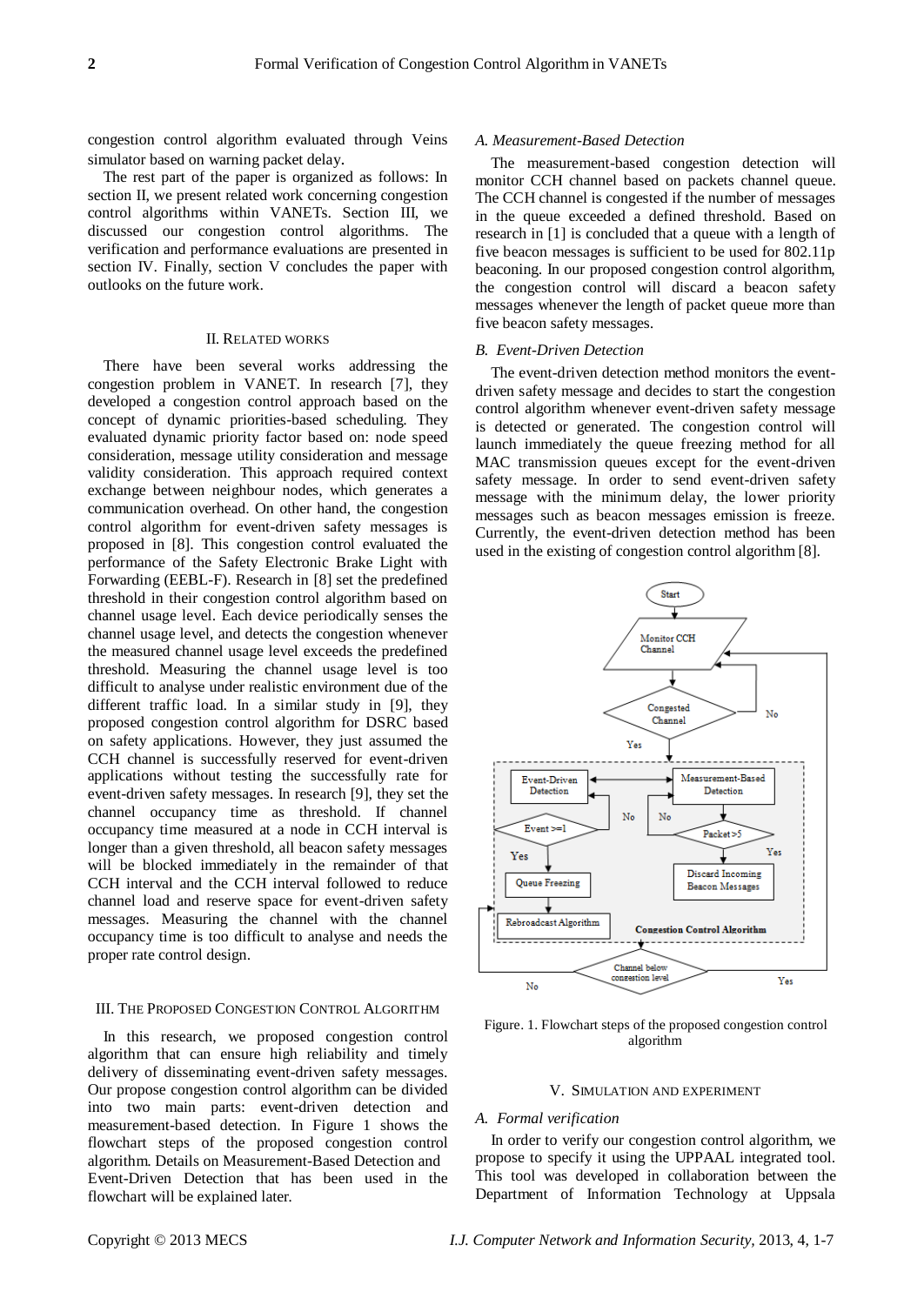University, Sweden and the Department of Computer Science at Aalborg University in Denmark. The formal verification has been extensively used to analyze congestion control algorithm in vehicular networks [2, 7, 10].

We divided our congestion control algorithm into four independent sub-systems: message manager, message queue, message dequeue and engine.

## *a. The Message Manager*

This sub-system is responsible for generating messages and transferring messages to the congestion control module. The congestion control module will process messages according to their priorities such as safety messages or comfort messages. In this research, we consider two level priorities of safety messages which are event-driven messages and beacon messages. The eventdriven safety message has highest priority compared to beacon safety messages. The both of safety messages transmit are through CCH channel and comfort messages are transmit throughout SCHs channel. This sub-system illustrated in Fig 2.



Figure 2. Message Manager Sub-System

#### *b. The Message Queue*

The message queue sub-system is responsible for the reception of messages from the message manager subsystem. The event-driven safety messages and beacon safety messages are required to transit from the *Idle* state to the *New\_CCH\_Msg* state*.* At the *Idle* state, the congestion control will identify the priority message whether it's event-driven, beacon or comfort messages. The automaton switches the both of safety messages to the *New\_CCH\_Msg* state whenever the comfort messages switch to *New\_SCH\_Msg* state.

In this research, the proposed congestion control algorithm defined the threshold based on packet queue. If the beacon messages in packet queue exceed the predefined threshold, the congestion control will discard extra incoming beacon safety messages. The CCH channel is congested whenever threshold detected beacon messages in packet queue more than five beacon messages. Fig. 3 illustrated process in sub-system message queue.



Figure 3. Message Queue Sub-System

## *c. Message Dequeue*

The congestion control message dequeue sub-system are illustrated in Fig. 4. The message dequeue sub-system are responsible for withdrawing messages from accessing the CCH channel queue and service channels queues. In the propose congestion control, the beacon messages are discarding if the beacon messages more than five packets in packet queue. The message dequeue sub-system also can transmit messages to the engine sub-system. This process needs synchronization over channels, between the congestion control message dequeue sub-system and the engine sub-system are called as *send\_ctrl* and *send\_serv*. The synchronize processes is done by annotating edges in the model with synchronisation labels. Synchronisation labels are syntactically very simple. They are of the form M? or M!, where e is a side effect free expression evaluating to a channel.



Figure 4. Message Dequeue Sub-System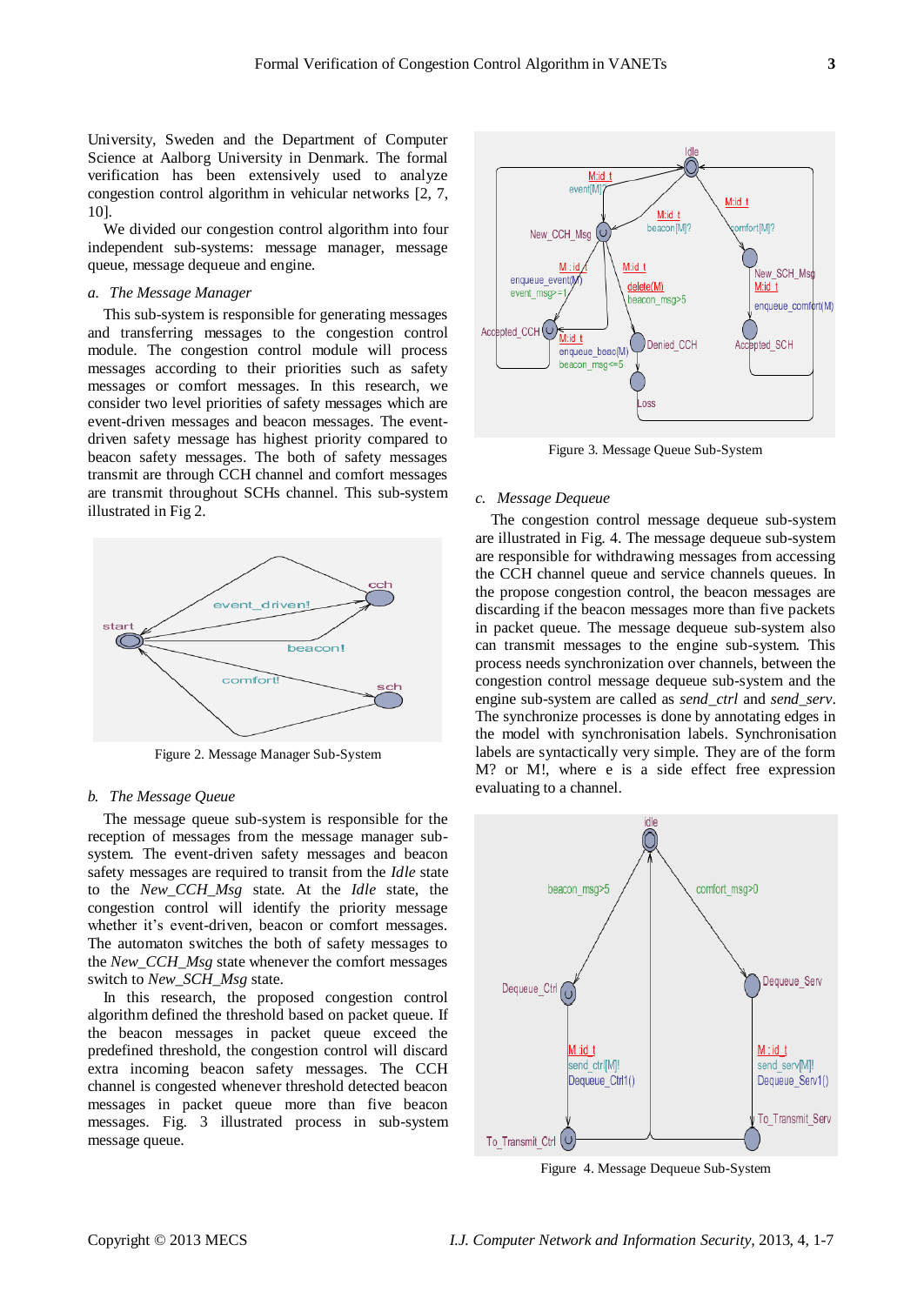## *d. Engine*

The engine sub-system is illustrated in Fig. 5. The main function of engine sub-system is responsible for the successfully messages transmission on CCH and SCHs communication channels. If an error detects during message sending, the automaton switches to the *Error*  state. This sub-system is very important to verify efficiency of our proposed congestion control. In this research, we assumed the sending error rate is 5%. The percentage sending rate is defined in SAFESPOT European Integrated project.



Figure 5. Engine Sub-System

To verify and validate our proposed congestion control, we randomly simulates all the possible transitions of the four sub-system; message manager, message queue, message dequeue and engine. In the configuration, the following aspects of networks are considered:

- i. No deadlock. The state property is deadlock state if there are no outgoing action transitions neither from the state itself or any of its delay successors. All states of the model have successors.
- ii. Reachability Properties. The reachability properties are the simplest form of properties. The properties ask whether for a given state formula $\varphi$ , there exists a path starting at the initial state, such that is  $\varphi$  eventually satisfied along that path. In UPPAAL, when creating a model of a communication protocol involving a sender and a receiver, it makes sense to ask whether it is possible for the sender to send a message at all or whether a message can possibly be received.
- iii. Differentiate three types of messages; a) the eventdriven safety message b) beacon safety messages and c) comfort messages. The event-driven safety message has the highest priority.
- iv. The event-driven and beacon safety messages are effectively sent on the CCH communication channel

and comfort messages sent through the SCH communication channels.

v. The dissemination of event-driven safety message are considered as critical message, therefore all lower priority messages will be freeze.

Figure 6 shows the Event-Driven Safety Packet Sending Diagram and Figure 7 shows the Beacon Safety Packet Sending Diagram. Both figure are the examples of result from the execution packets sending. These diagrams are generated from simulation in UPPAAL tool. Figure 6 illustrates of a high priority packet sending which is event-driven safety message. When message manager sub-system detected event-driven packet (*event [0],* the message manager sub-system transmit to *idle*  state in message queue sub-system. After that, the *idle state* in message queue sub-system transmits to *New\_CCH\_Msg* state, then the *Accepted\_CCH* state transmit to message dequeue sub-system. In fig 6, the event-driven safety message (*send\_ctrl[M]*) was successfully disseminated.



Figure 6. Event-Driven Safety Packet Sending Diagram

The Fig. 7 illustrated the sending of beacon messages. If message manager sub-system detected beacon packets (*beacon [0],* the message manager sub-system transmit to *idle state* in message queue sub-system. After that, the *idle state* in message queue sub-system transmits to *New\_CCH\_Msg* state, then the *Accepted\_CCH* state transmit to message dequeue sub-system. In this research, we assumed the CCH channel is congested if the beacon packet queue exceeds the predefined threshold. The incoming beacon packets will discard from accessing the CCH channel. The result shown the beacon safety messages (*send\_ctrl[M]*) was successfully disseminated through CCH channnel.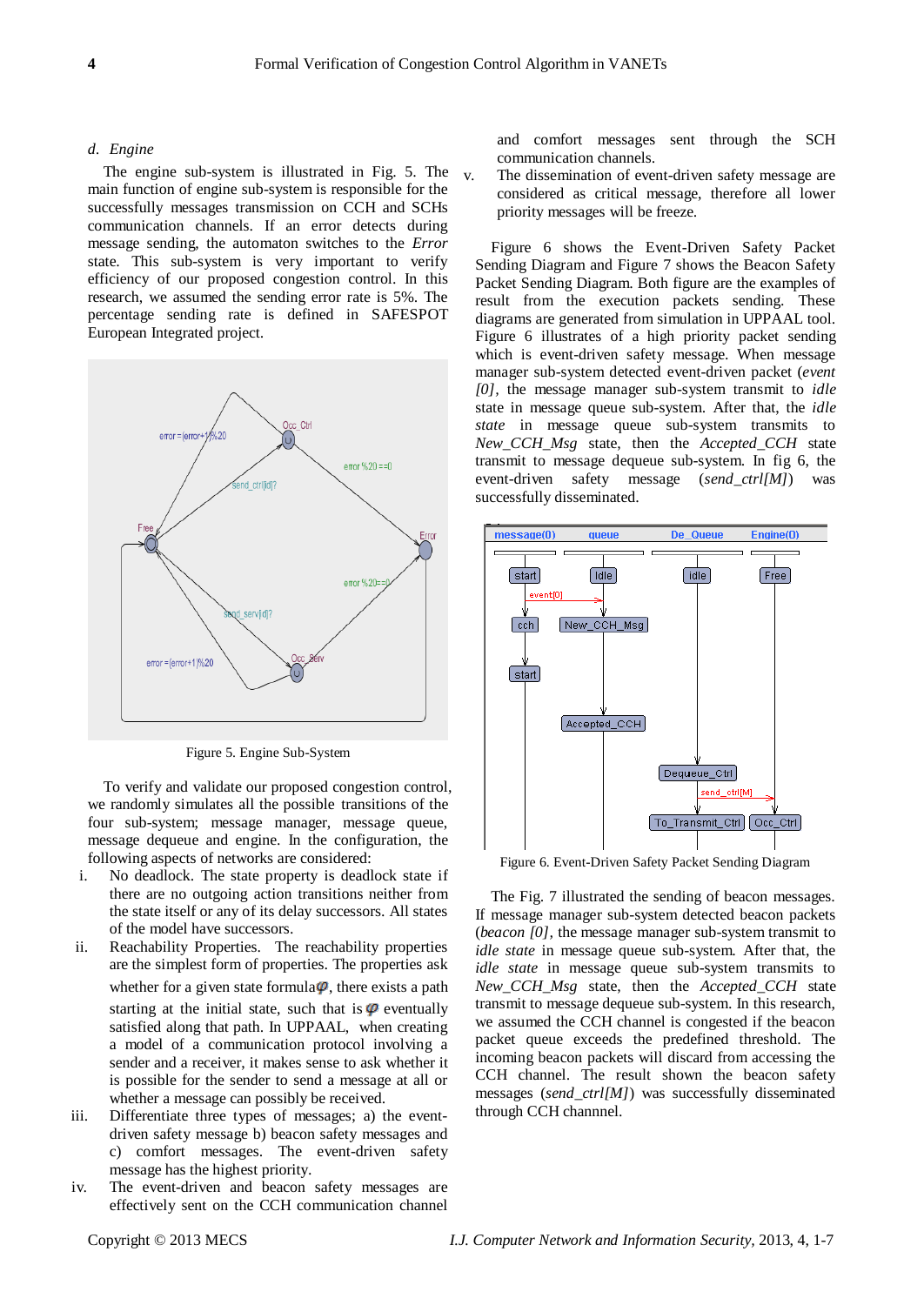

Figure 7. Beacon Safety Packet Sending Diagram

The Fig. 8 illustrated the successfully sending of comfort packets through SCHs channels. The message manager sub-system is responsible for processing messages according to their priorities. If the message manager sub-system detected comfort messages, the message manager sub-system transmit to *idle* state in message queue sub-system. After that, the *idle* state in message queue sub-system transmits comfort messages to *New\_SCH\_Msg* state, then the *Accepted\_SCH* state transmit to *Dequeue\_Serv* state in message dequeue subsystem. However, this research focus on disseminating event-driven safety messages rather than comfort messages.



Figure 8. Comfort Packet Sending Diagram

The Fig. 6, Fig. 7 and Fig. 8 are shown free errors during messages transmission (event-driven, beacon and comfort) in CCH and SCHs communication channels. Based on the results, the proposed congestion control algorithm is competent to handle congestion especially in dense vehicular networks. However, although this suggestion has been made, verification apparently did not succeed due to memory machine limitations.

## *B. Simulation results*

This section evaluates the performance of our proposed congestion control algorithm through simulation experiments using Veins simulator. The Veins simulator make up of two distinct simulators, OMNeT++ for network simulation and SUMO for road traffic simulation. The simulation scenario is a 1500m x 1500m area of Los Angeles, extracted from the TIGER/Line database of the US Census Bureau. The simulation key parameters are summarized in Table 1.

Table 1: Simulation Parameters

| Parameter          | Value                                  |
|--------------------|----------------------------------------|
| Simulation area    | $1500 \text{ m} \times 1500 \text{ m}$ |
| Number of vehicles | 150-250-350                            |
| Packet type        | UDP                                    |
| Node Speed         | 40-88 km per hour                      |
| Transmission range | $400 \text{ m}$                        |
| Simulation time    | 300 s                                  |
| Data packet size   | 512 bytes                              |
| MAC protocol       | IEEE 802.11p                           |

The vehicles are embedded with wireless radio communication in order to facilitate multi-hop communications. Similar to existing works on VANET [11, 12], it is assumed that vehicles are equipped with a GPS receiver that provides the vehicles current position to all neighbors. All vehicles are embedded with digital road maps which provide accurate locations of roads. It is also assumed that the location discovery as provided by GPS is highly precise. Since GPS error resolution is typically within 15 meters, this assumption is fair. The vehicle can observe its neighbors position and direction information by periodically broadcasting beacon messages to vehicles within its communication range.

By varying the simulation parameters, different experiments are conducted in different number of vehicle nodes which are 350 nodes for dense networks, 250 nodes for medium density networks and 150 nodes sparse networks. The purpose of testing in different number of vehicle nodes is to check the impacts of our congestion control in different traffic densities. The comparison studies are performed between the proposed congestion control algorithm and without congestion control based on warning packet delay. The warning packet delay is defined the delay between the time the first event-driven safety message being sent out by the accident vehicle and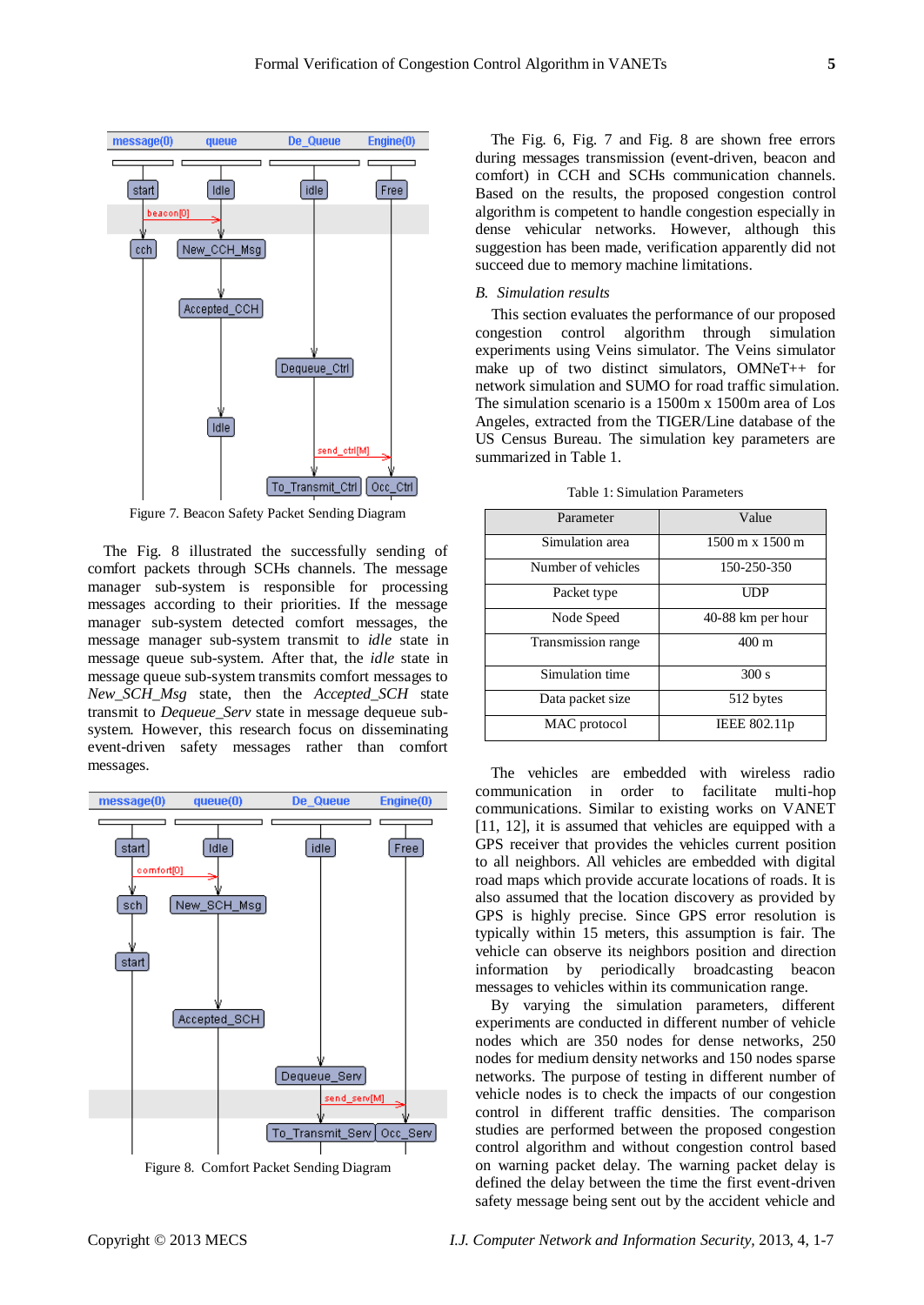the time the message being received for the first time at each concerned vehicle

In Fig. 9 presents the warning packets delay for eventdriven safety messages in sparse network. The result simulation shows that when the number of vehicles is increased, the packet delay consistently increased. The simulation result shows that event-driven safety packet starting delay whenever the number vehicles more than 60. In sparse network, the maximum packet delay for event-driven safety applications is 21 ms without congestion control and 8 ms for the proposed congestion control. Based on this result, the performance of eventdriven safety messages are very satisfies although without congestion control algorithm.



Figure. 9. The warning packets delay for event-driven safety messages in sparse network

The Fig. 10 illustrated the warning packets delay for event-driven safety versus the number of nodes in medium traffic density. The result obviously shows the delay of event-driven safety messages are related to the numbers of vehicles. Based on this simulation testing, the proposed congestion control shows the great peformance of QoS in medium network. In the proposed congestion control the warning packets delay is 21 ms and the 48 ms for the without congestion control. However, in medium network density, the warning packets delay in congestion control and without congestion control still satisfies and not exceed in worst cases which is 60 ms.



Figure. 10. The warning packets delay for event-driven safety messages in medium network

Fig. 11 illustrated the warning packets delay for event-driven safety messages in high traffic density. The result simulation shows the proposed congestion control is very efficient for event-driven safety applications in dense network, the maximum warning packet delay only 37 ms compared 78 ms for without congestion control and exceed in worst cases which is 60 ms. The results have been proved that an efficient congestion control algorithm is efficient method for disseminating eventdriven safety applications in dense network. The implementation of efficient congestion control is significantly increases the efficiency of disseminating of event-driven safety messages.



Figure. 11. The warning packets delay for event-driven safety messages in dense network

## VI. CONCLUSIONS